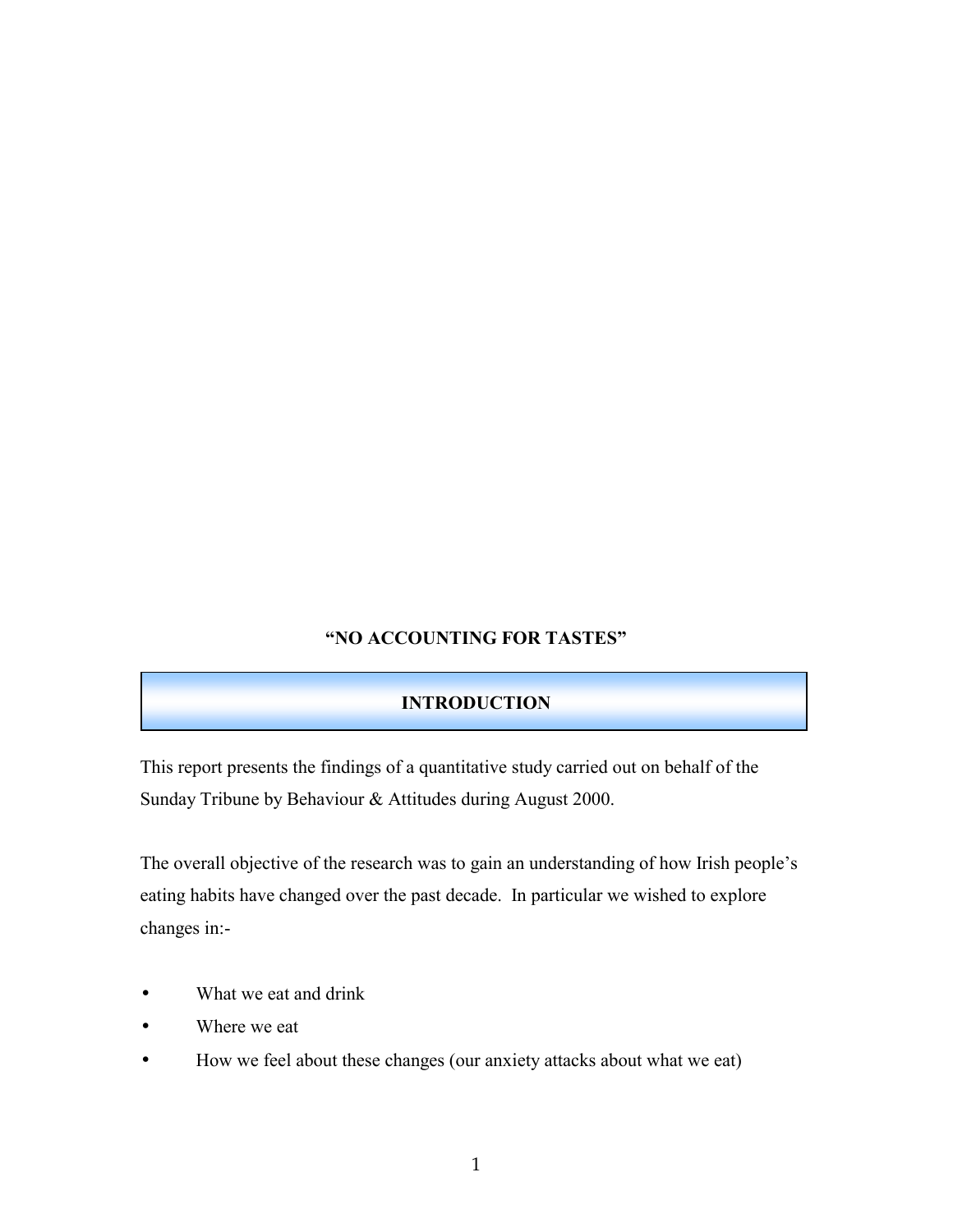• How much we spend: specifically in the areas of eating out or buying take-away or home delivery food

We were fortunate in having benchmarks for many of these measures in two earlier surveys carried out on behalf of the Institute of Advertising Practitioners in Ireland. The first of these was carried out in 1991, the second in 1995.

By collecting equivalent data in the year 2000 we have trend data spanning most of the last decade. Some of the measurements were excluded from the first of these surveys: largely because they did not seem so important at that stage. For these we have at least got a picture of the growth pattern in the last five years.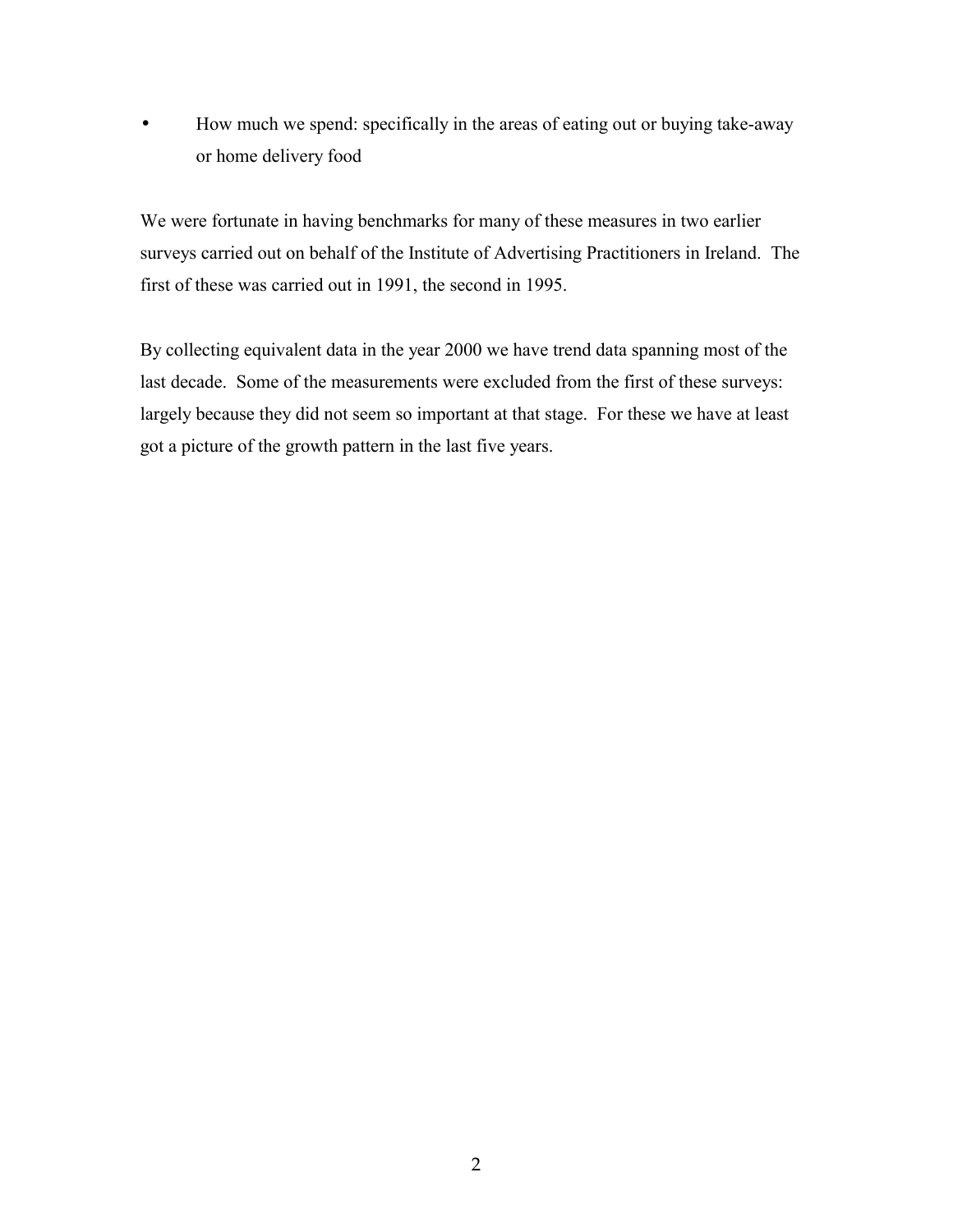## **TECHNICAL DETAILS**

The questionnaire for this survey was included in the Behaviour  $\&$  Attitudes Barometer Survey for August 2000. This is a syndicated survey conducted among a nationally representative sample of 1,200 adults. The sample is quota controlled in terms of sex, age, social class, region and area of residence to reflect correctly the known demographic characteristics of the adult population of the Republic of Ireland.

All interviewing was carried out by trained members of the Behaviour & Attitudes' fieldforce, working under supervision. Our normal quality control checks were applied.

The technical appendices to this report include:-

Appendix  $A -$ Analysis of Sample Appendix  $B -$  Sampling Locations Appendix  $C$  – The Questionnaire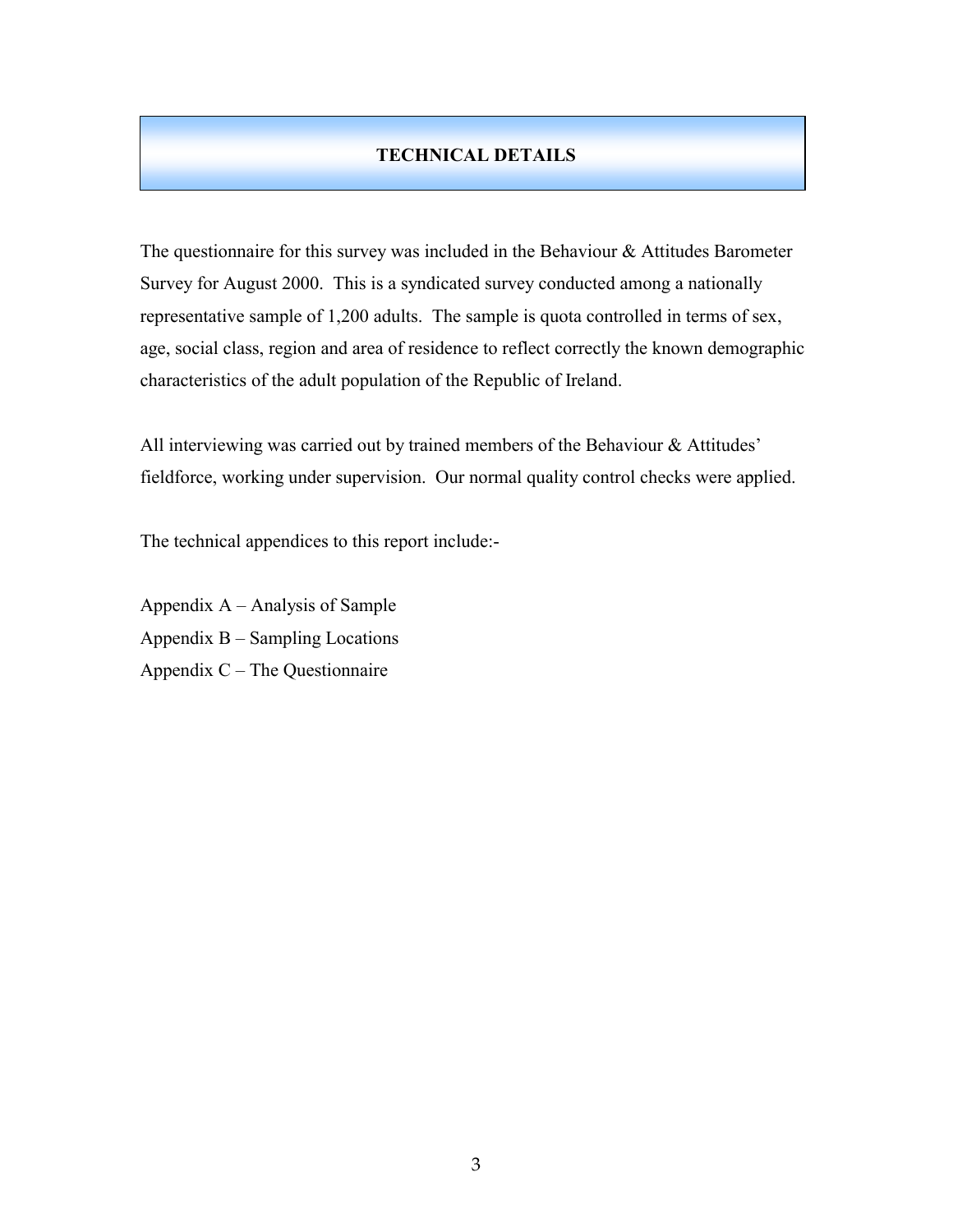# **SECTION ONE**

# **ìWHAT DO YOU FEEL LIKE?î**

**1.1 • "Something a Little Spicy Perhaps?"** 

It seems clear that our tastes are veering increasingly towards the exotic.

In a typical week nowadays about a third of Irish adults consume food containing garlic. About 1 in 7 of us has a Chinese or Indian meal in a typical week and about 1 in 8 a Continental meal.



It can be seen from the chart that the popularity of these individual options has each approximately doubled in the past ten years.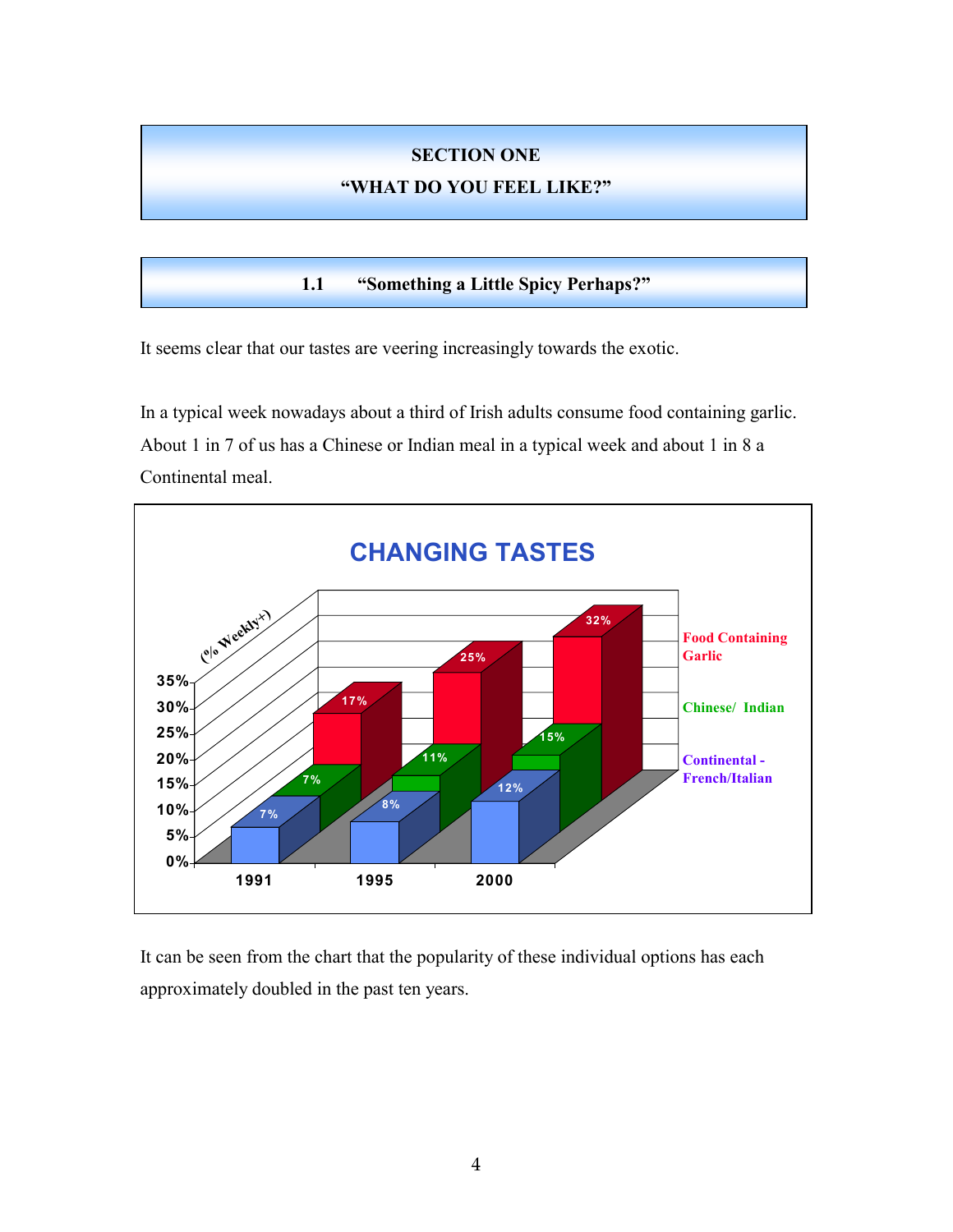#### **1.2** *"And To Wash That Down?"*

Most of us would be rightly conscious of the very significant increase over the past decade in the incidence of wine consumption. As can be seen from the following chart, the number of wine drinkers in a typical week has almost doubled in the past decade. If one takes into account the increase in volume consumed per head, it has grown even more spectacularly than that



The growth in bottled water consumption has been even more spectacular. Anybody over the age of 40 can probably remember the doubts they harboured when witnessing the launch of Ballygowan in Ireland. Nowadays nearly half the adult population drink bottled waters in a typical week. The number has almost doubled in the past *five* years. Ten years ago, it was such an unlikely prospect, that we didn't even bother to take the measurement.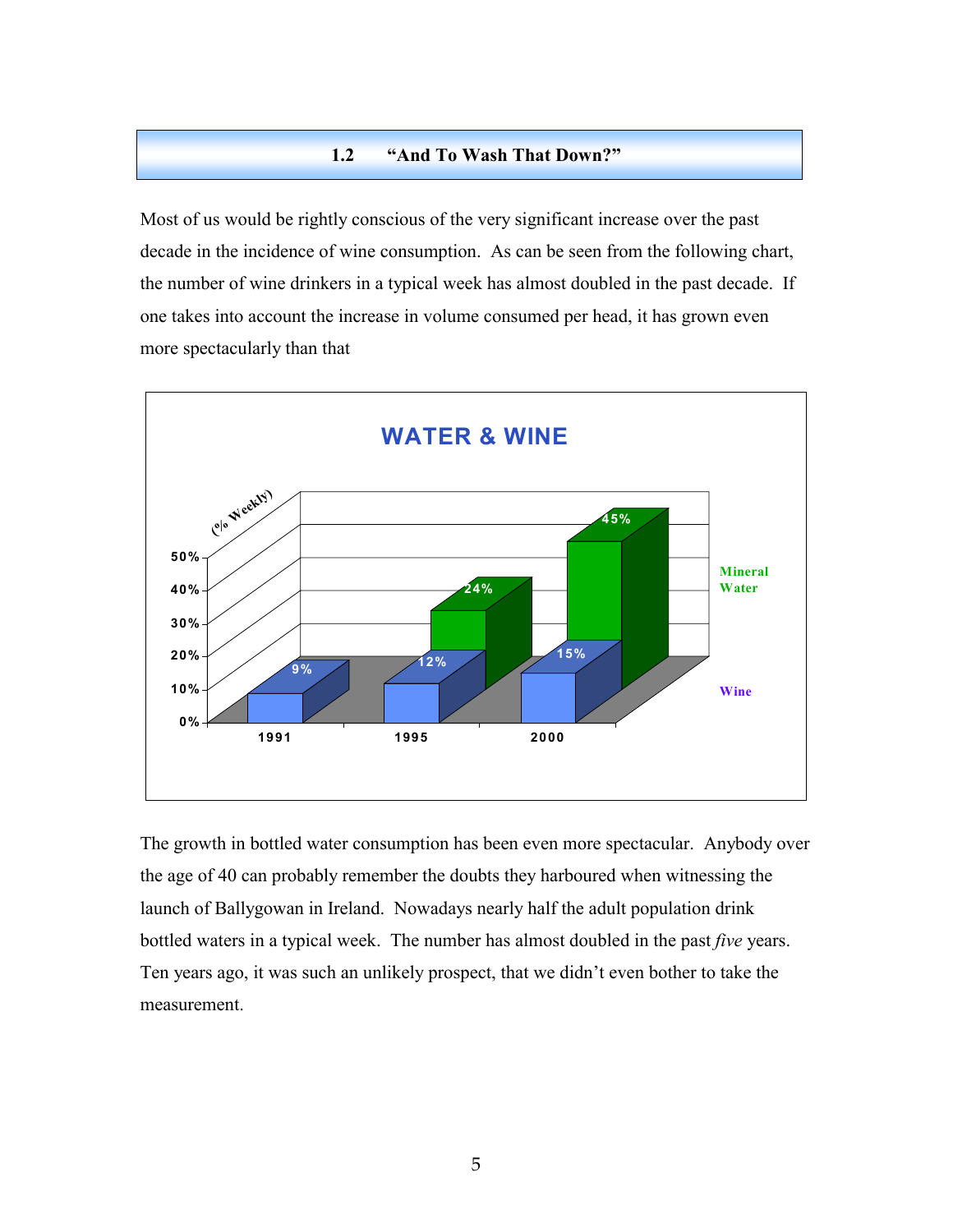#### **1.3 iii 1.3 iii 1.3 iii a bit pressed for time**"

The lure of the new is evident from what we have seen so far. There is another parallel tendency that has been driven by increasing time pressure and the demise of the traditional housewife role. This has produced major growth in frozen foods and ready prepared meals



Almost 6 in 10 Irish people eat at least some frozen food item in a typical week. We do not have an equivalent measure for 1991 but the growth path since 1995 would suggest that frozen foods have doubled in popularity in the last decade.

Ready prepared meals have grown even faster, albeit from a small base. The numbers eating ready prepared meals in a typical week have trebled in the decade, to the point where 1 adult in 14 now has at least one ready prepared meal per week.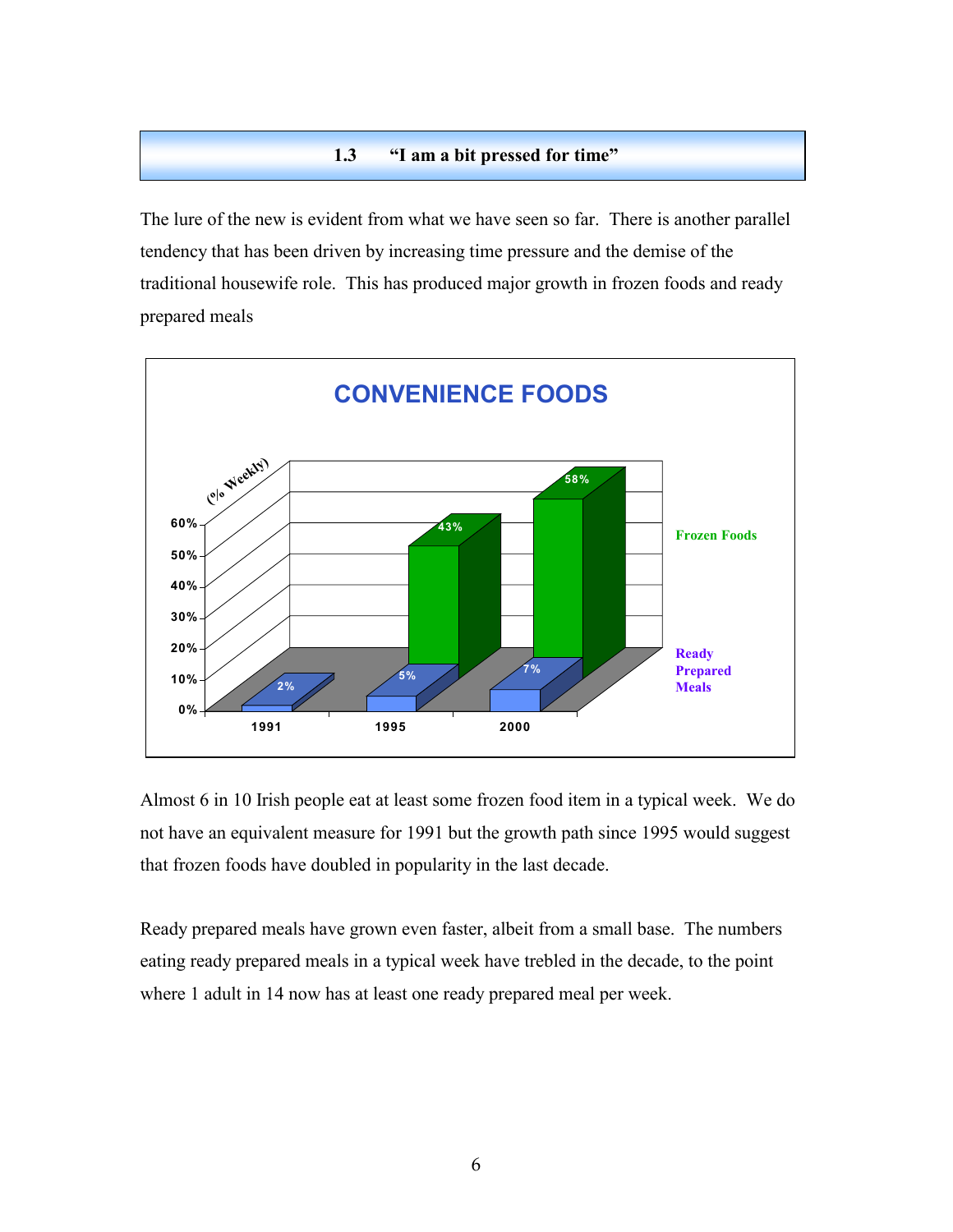#### **SECTION TWO**

#### **"WHERE WILL WE EAT?"**

#### **2.1** *"Something a little formal"*

One of the most dramatic changes in Ireland in the past ten years has been the growth in the number of restaurants. Quite a lot of this may have been fuelled by buoyancy in the tourism sector but it seems that we ourselves have really acquired the habit of eating out also.



The figures here show the proportion of people eating in any of the chosen locations in a typical month (reflecting typical frequency patterns).

Interestingly, the traditional business lunch/dinner has not shown very significant change over the decade. Indeed, the evidence suggests some significant dip in this habit in the mid 1990's. The numbers having formal dinner parties at home have grown slightly but the real growth area has been in people visiting restaurants for lunch or dinner with their partners. The pattern is, by now, familiar: almost doubling in the decade.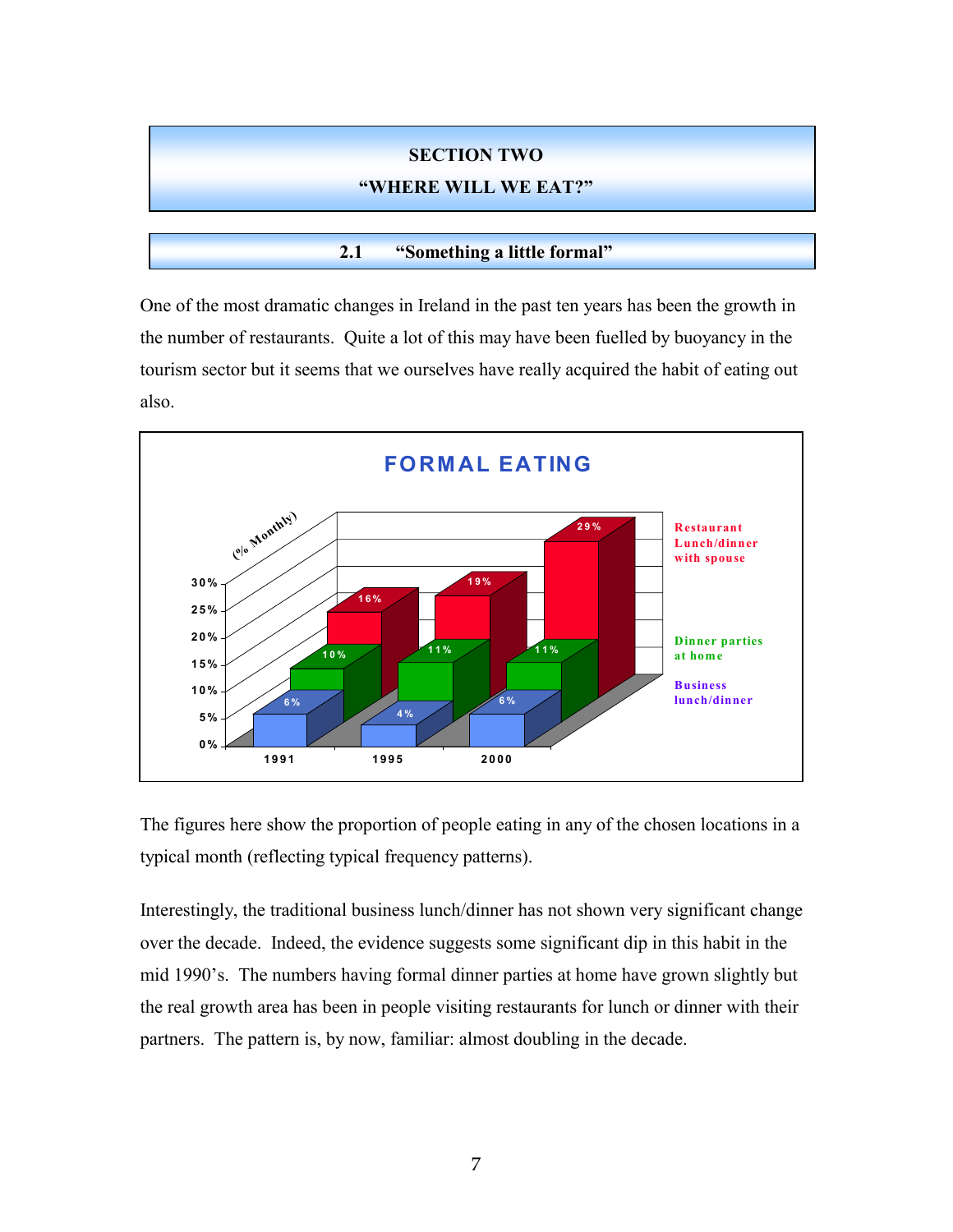## **2.2** *i***Perhaps something a little more casual?"**

Eating in more casual fast-food/café type establishments is a longer established practice. So is the practice of buying in take-away foods.

There was little change evident in the incidence of this type of eating between 1991 and 1995 but there has been a sudden lift-off in this area also, in the last five years of the decade

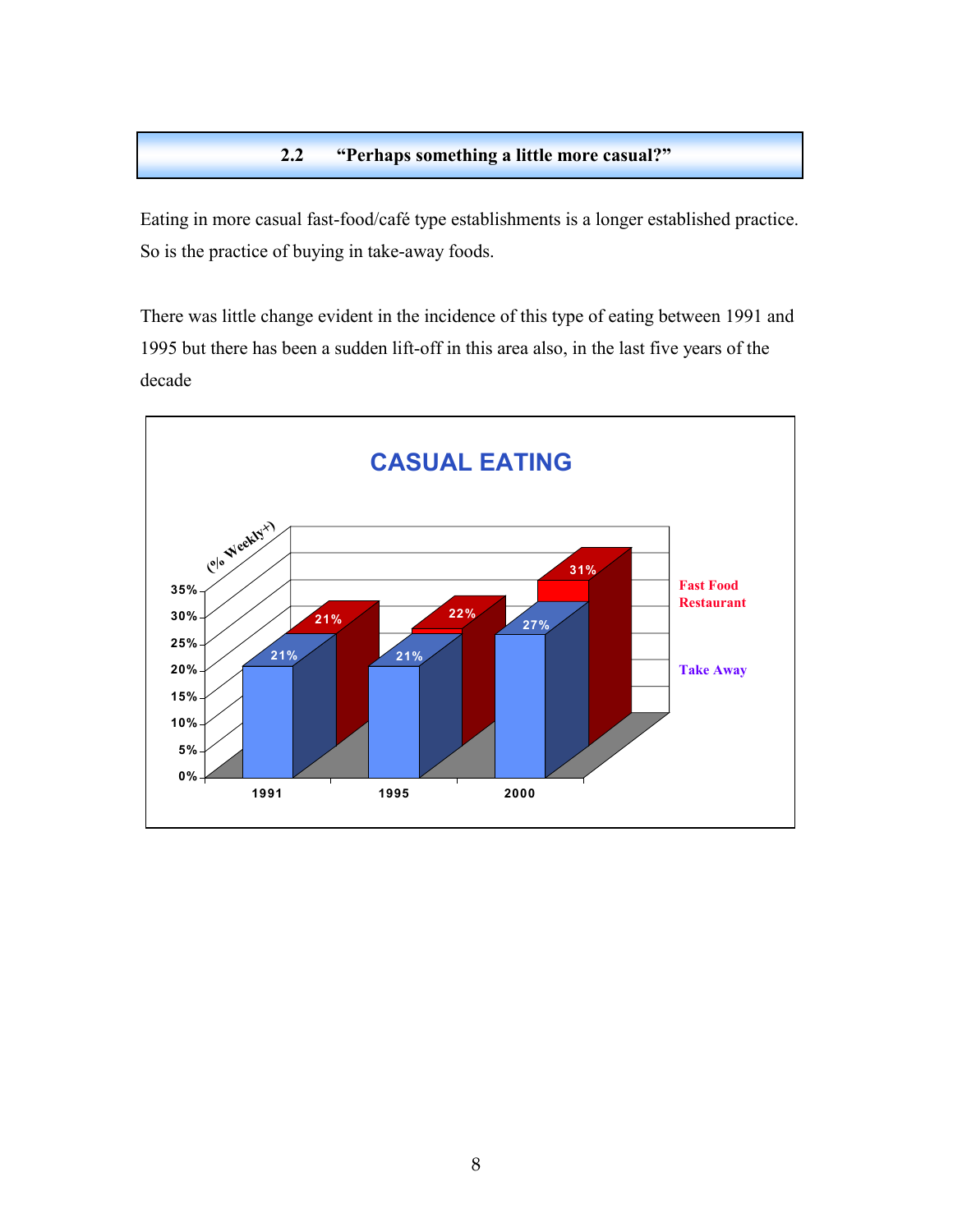## **2.3** *"Let's Eat Out"*

As part of the survey we asked respondents how many times in the past week they have had their main meal at home, at their place of work or in a restaurant or cafÈ. From this it is possible to calculate the share of all main meals consumed outside the home at present.

As is evident from the following chart, 1 in every 9 main meals are consumed outside the home.



For people aged under 35 this rises to 1 in every 6 main meals consumed outside the home.

More than half of that is accounted for by the restaurant sector but a surprisingly high proportion of main meals are consumed at place of work or study. Again this is particularly true for those aged under 35 years.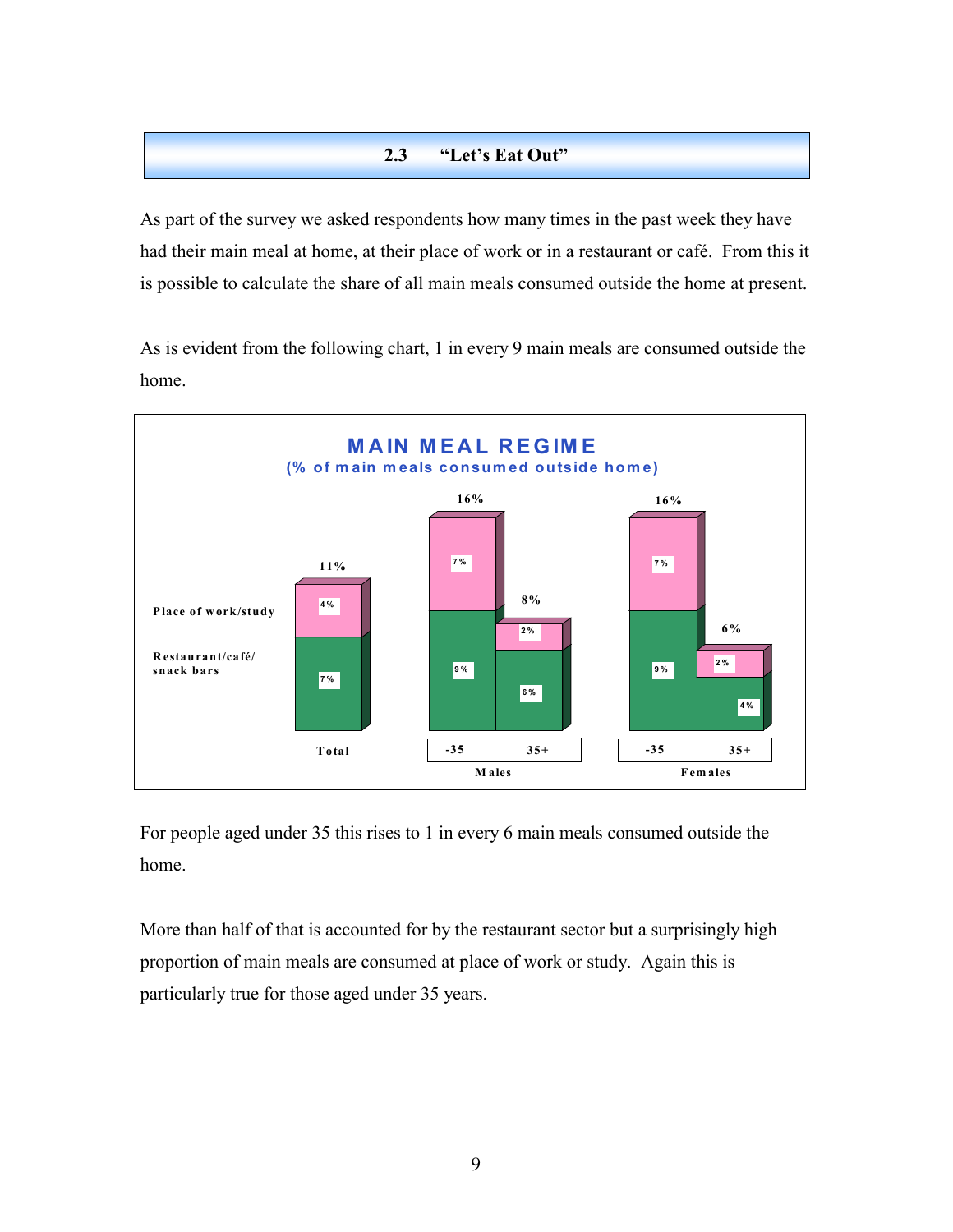## **2.4 Breakfast at Tiffanys**

Well, not exactly Tiffanys perhaps, but 7% of all breakfasts are now reportedly consumed outside the home: something that would probably have been unheard of 10 years ago.



As was the case with main meals, the pattern is much more prevalent among young people, particularly young males. The other striking point in this analysis is a very high proportion of people who claim to have their breakfast *at their place of work or study*.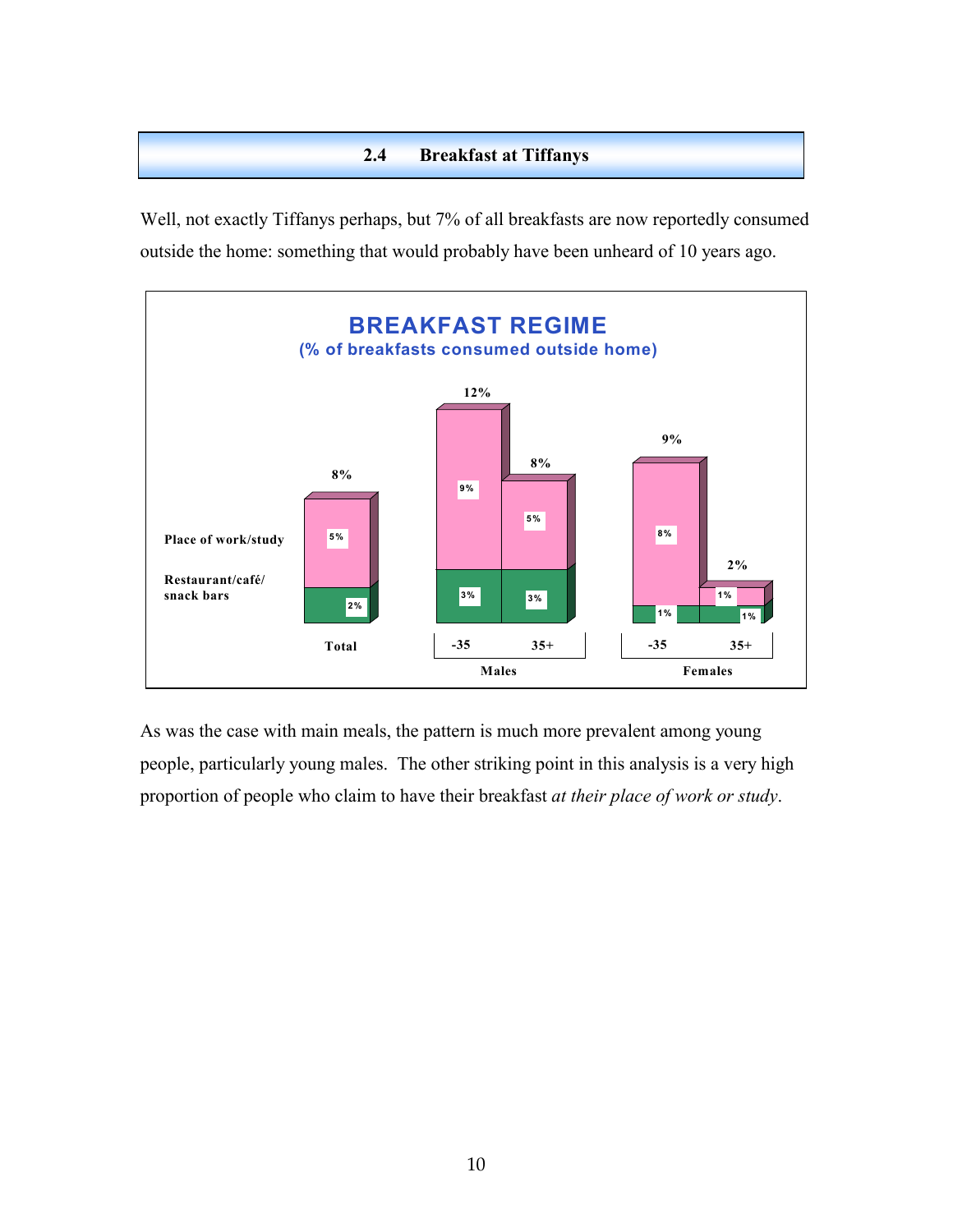There is evidence of significant change in the typical breakfast consumed by younger people, by comparison with their older peers.

|                        | <b>TYPICAL BREAKFAST</b><br><b>Key Demographic Differences</b> |                  |                |                         |                |
|------------------------|----------------------------------------------------------------|------------------|----------------|-------------------------|----------------|
|                        | <b>Total</b>                                                   | <b>Males</b>     |                | <b>Females</b>          |                |
|                        |                                                                | $-35$            | $35+$          | $-35$                   | $35+$          |
|                        | $\frac{0}{0}$                                                  | $\frac{0}{0}$    | $\frac{0}{0}$  | $\frac{0}{0}$           | $\frac{0}{0}$  |
| <b>Tea/coffee</b>      | 81                                                             | 69               | 90             | 68                      | 90             |
| <b>Bread/toast</b>     | 65                                                             | 57               | 73             | 53                      | 70             |
| Cereal/muesli          | 46                                                             | 52               | 40             | 45                      | 48             |
| Juice                  | 17                                                             | 22               | 12             | 18                      | 18             |
| <b>Fried breakfast</b> | $\boldsymbol{9}$                                               | 14               | 15             | $\overline{\mathbf{4}}$ | 3              |
| Water                  | $\overline{2}$                                                 | $\overline{2}$   | $\overline{2}$ | $\overline{\mathbf{4}}$ | $\overline{2}$ |
| Yogurt                 | $\overline{2}$                                                 | $\overline{2}$   | $\mathbf{1}$   | $\overline{2}$          | $\overline{2}$ |
| <b>Other</b>           | 10                                                             | $\boldsymbol{9}$ | 11             | $\boldsymbol{9}$        | <b>10</b>      |
| <b>None</b>            | $\overline{\bf{4}}$                                            | 5                | $\overline{2}$ | 10                      | $\overline{2}$ |

The staples for breakfast are quite predictable. What is very striking however is the extent to which younger people are losing the habit of drinking coffee, and eating bread and toast. They are moving towards a greater interest in cereals, muesli and juice.

Perhaps not too surprisingly, there is a remarkable difference between men and women in their fondness for a traditional Irish fried breakfast.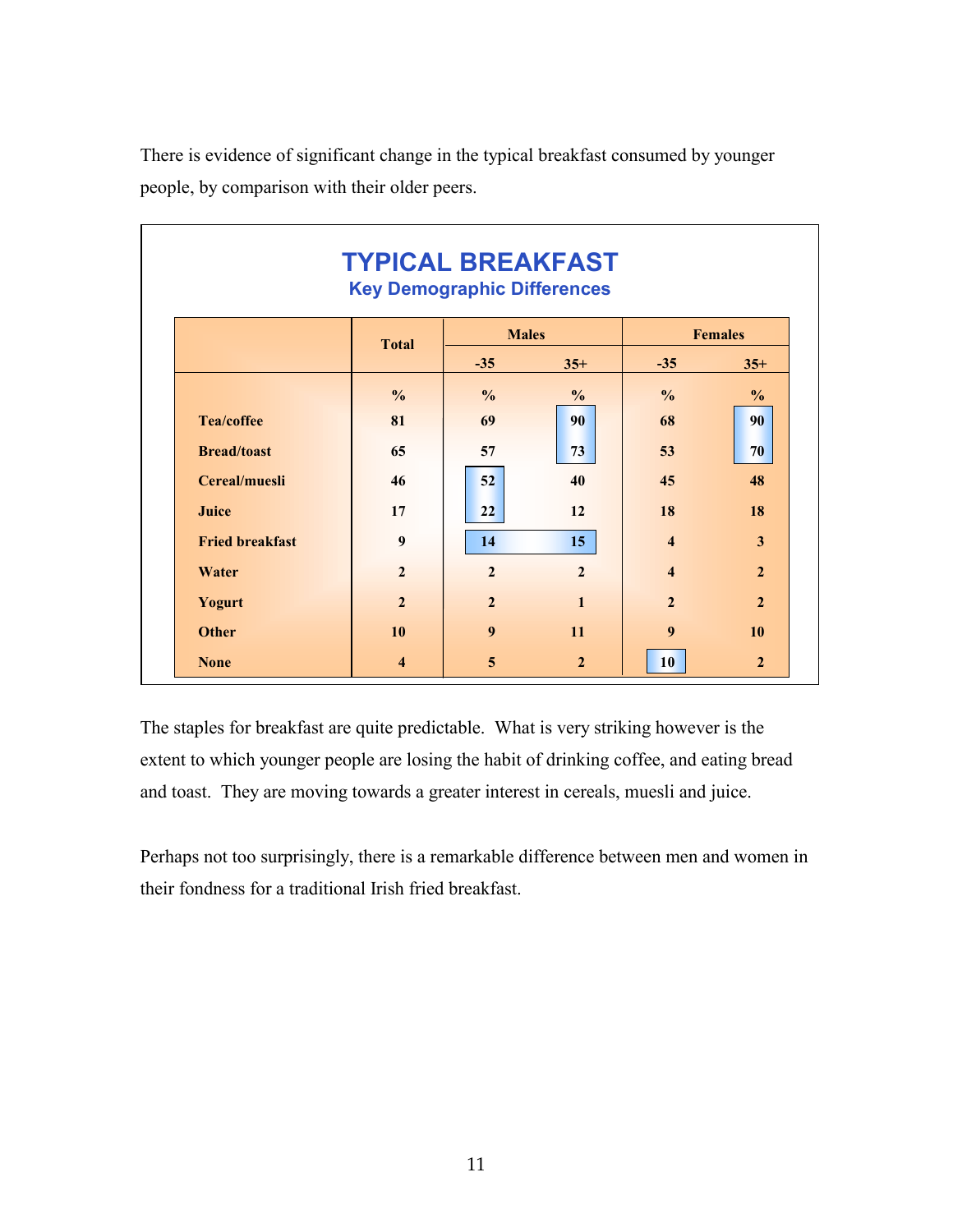The figures in the preceding table relate to a typical day's consumption patterns. Over a more extended period, even more people share a fondness for a full fried breakfast and there is little sign of any decline in popularity in recent years



In part this may also reflect newer 'convenience' versions of the traditional fried breakfast.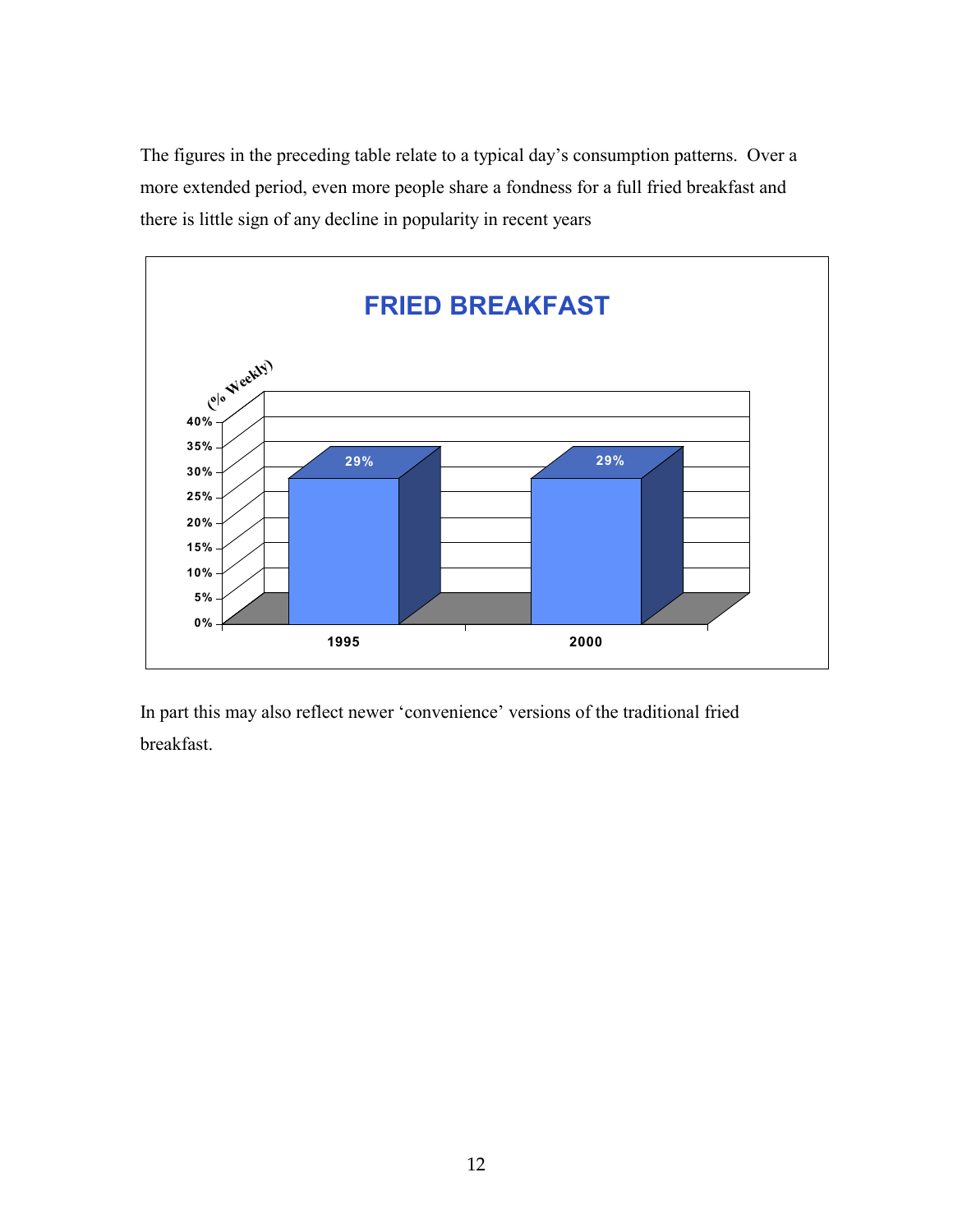#### **SECTION THREE**

#### **ìGOD I FEEL STUFFEDî**

**3.1** *"Does my bum look big in this?"* 

Perhaps not surprisingly in light of the evidence summarised in this report so far, there are recurring reports of Irish people becoming increasingly obese.

Certainly the results from our survey suggest that we *worry about this* quite a lot as is evident here:



It seems clear that people are becoming increasingly convinced that diet can have a major effect on all aspects of our lifestyles.

At present we tend to focus particularly on problems of putting on weight. Perhaps as people become more convinced about the more tentative connections with feeling good, looking good and perhaps even living longer, we will mend our ways.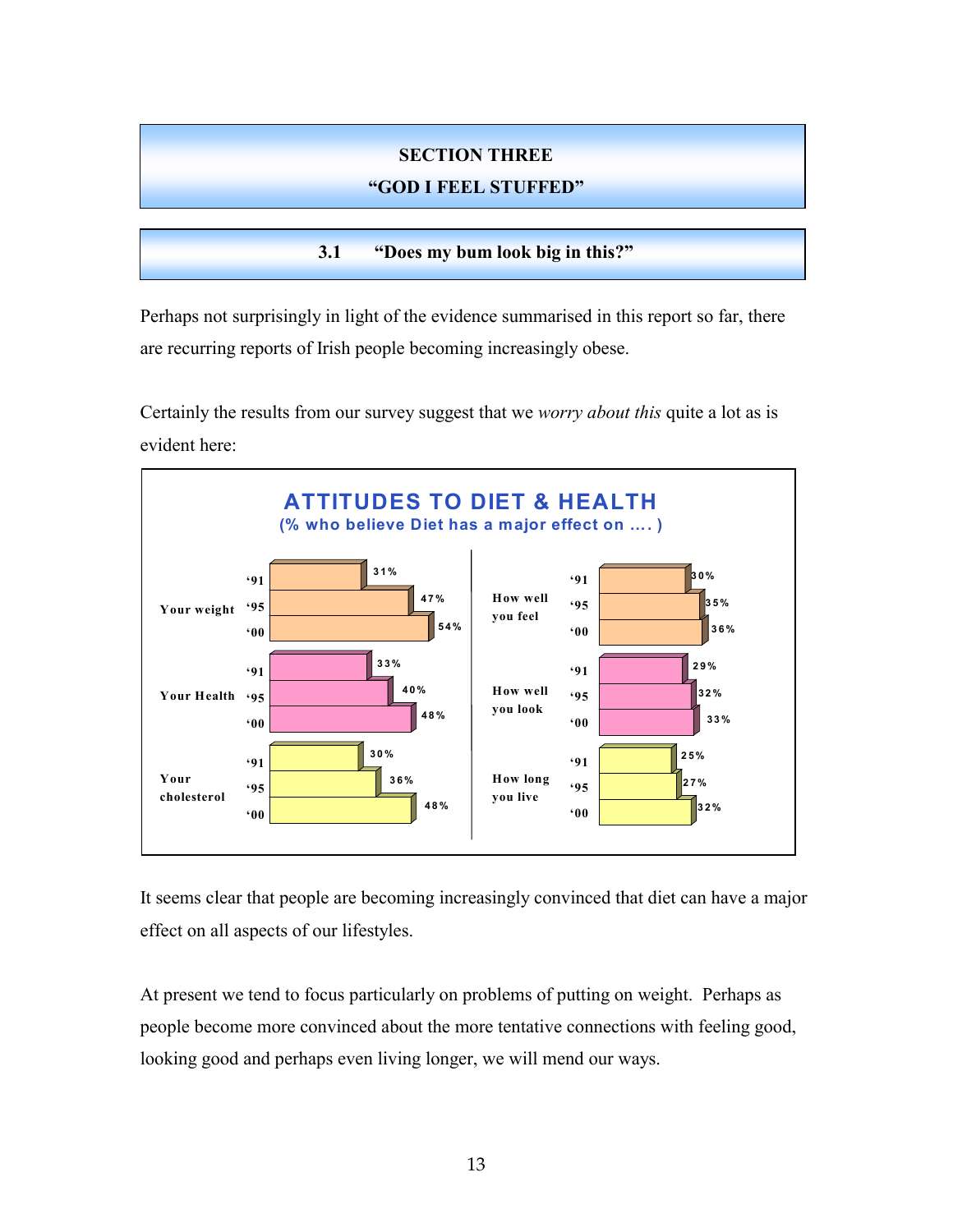## **3.2** *"Something light and healthy perhaps?"*

There is some evidence in the survey that we are responding to the pangs of conscience about our changed eating habits. There are significant increases evident in the consumption of some of the healthier food options as is evident here:



There has been very significant growth in the consumption of salads and yogurt and, to a lesser degree muesli. However cottage cheese and decaffeinated coffee seem to be fighting something of an uphill battle.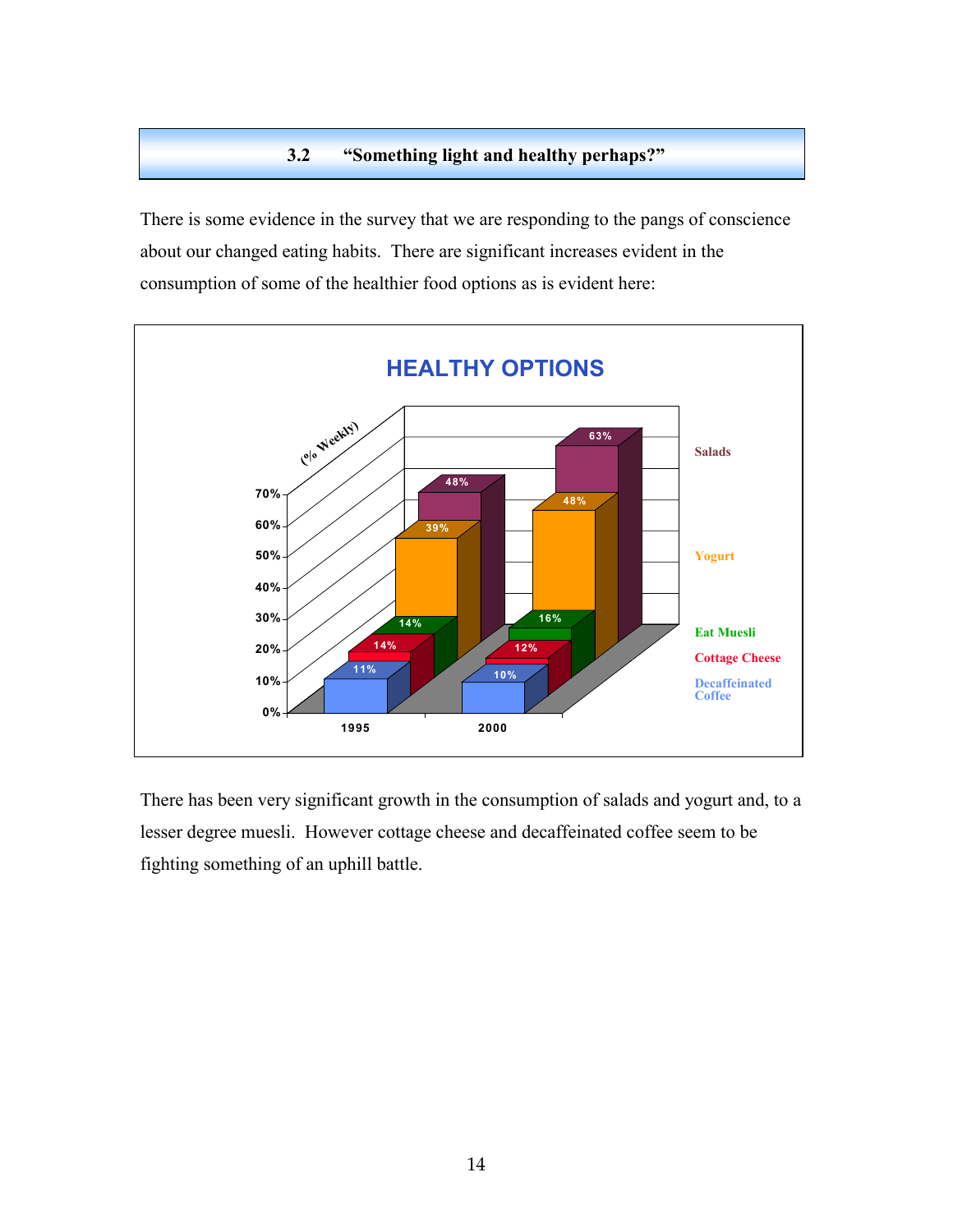It is interesting that Irish people seem to draw a distinction between healthy foods and diet or low fat products. Our survey suggests little overall change in the popularity of diet and low fat products generally over the decade.

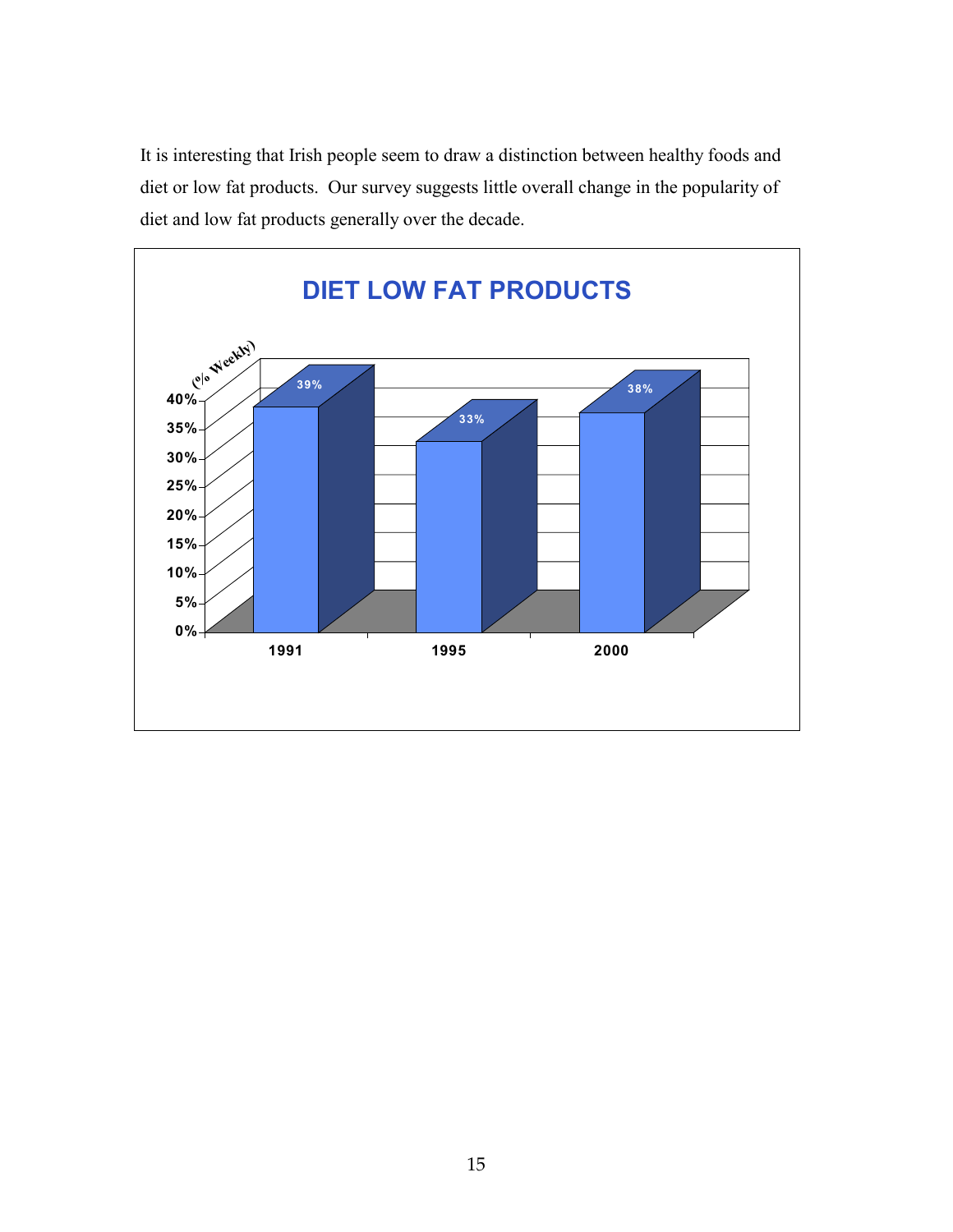There are, of course, exceptions to the rule. In the soft drinks area for example, there has been little growth in the incidence of weekly consumption of regular soft drinks but a very significant increase in choosing the diet option in this particular area.



Perhaps it is the classic compromise of having a diet coke in your vodka.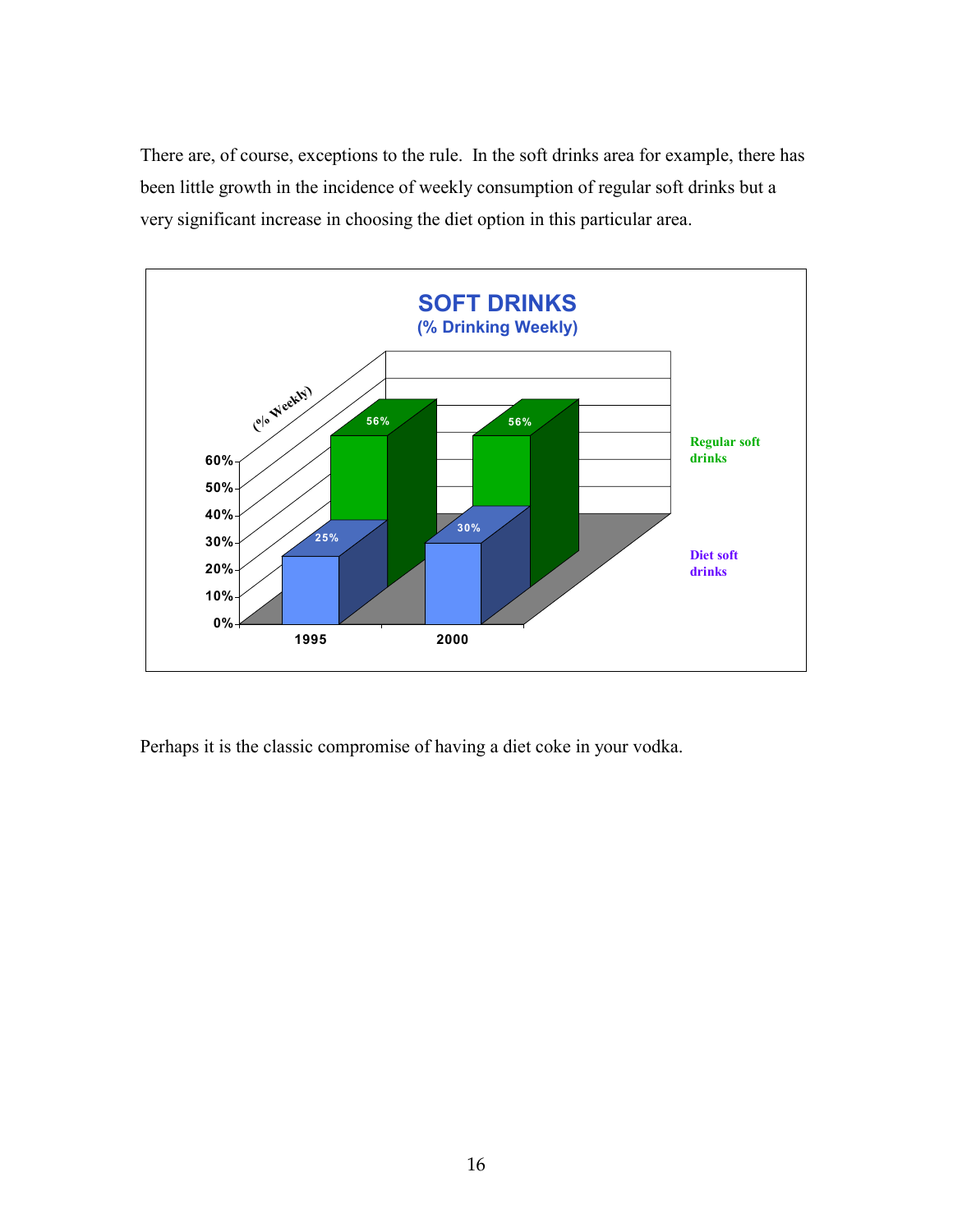# **SECTION FOUR**

## **"CAN I HAVE THE BILL PLEASE"**

**4.1 One and a quarter billion pounds for eating out** 

In overall terms, 44% of adults eat out at least once in a typical week. The average per capita consumption on eating out is reported at just under £19 per week. This would equate with a total bill of approximately one and a quarter billion pounds per annum.



Younger people, both male and female, are significantly more likely to eat out than their older counterparts. When over 35 year olds do eat out, they tend to spend more per head.